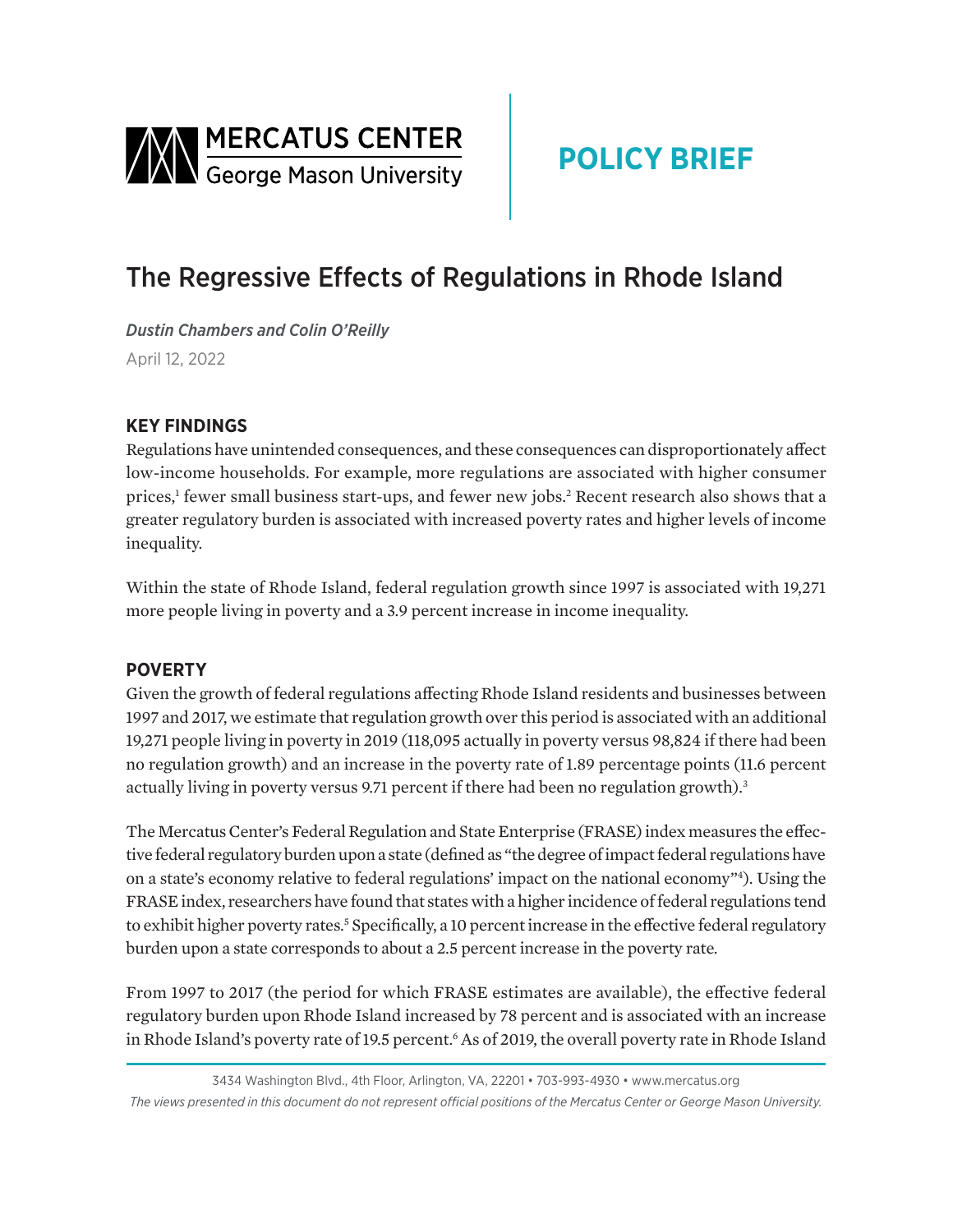<span id="page-1-0"></span>stood at 11.6 percent.<sup>7</sup> If the increase in the regulatory burden had not occurred, our research suggests that the poverty rate could have been as low as 9.71 percent in 2019.<sup>8</sup> Though this may not seem like a large difference in relative terms, it would have amounted to *19,271 fewer people living in poverty in Rhode Island in 2019*.

#### **INCOME INEQUALITY**

We estimate that the accumulation of federal regulation affecting Rhode Island residents and businesses between 1[9](#page-2-0)97 and 2017 is associated with a 3.9 percent increase in income inequality.<sup>9</sup>

Using the FRASE index, researchers have found that states with a higher incidence of federal regulations also have higher levels of income inequality. Specifically, a 10 percent increase in the effective federal regulatory burden upon a state corresponds to an approximate 0.5 percent increase in the state's Gini coefficient (the most commonly used measure of income inequality).<sup>[10](#page-2-0)</sup>

In view of the link between rising poverty and federal regulations, the increase in income inequality in Rhode Island is not surprising. From 1997 to 2017, the effective federal regulatory burden upon Rhode Island increased by 78 percent,<sup>11</sup> *and that increase is associated with a 3.9 percent increase in Rhode Island's level of income inequality*. [12](#page-2-0) As of 2018, Rhode Island was the 39th most unequal state in terms of income inequality  $(1 = most inequality, 50 = least inequality).<sup>13</sup>$ 

#### **ABOUT THE AUTHORS**

Dustin Chambers is a professor of economics in the Perdue School of Business at Salisbury University, a senior affiliated scholar at the Mercatus Center at George Mason University, and a policy adviser at the Heartland Institute. Chambers is an applied econometrician who has published widely on the topics of income inequality, poverty, and economic growth. His most recent research focuses on the regressive effects of government regulations, including their unintended impact on consumer prices, entrepreneurship, and social mobility vis-à-vis income inequality and poverty. He earned his MA in economics from UCLA and his PhD in economics from the University of California at Riverside.

Colin O'Reilly is an associate professor of economics in the Heider College of Business at Creighton University and a scholar at Creighton's Menard Family Institute for Economic Inquiry. Since receiving his PhD in economics from Suffolk University in 2014, he has published more than a dozen articles studying institutions and economic development in such peer-reviewed journals as *World Development*, *Economica*, and *Public Choice*. His current research studies the relationship between regulation, rent-seeking, and income inequality.